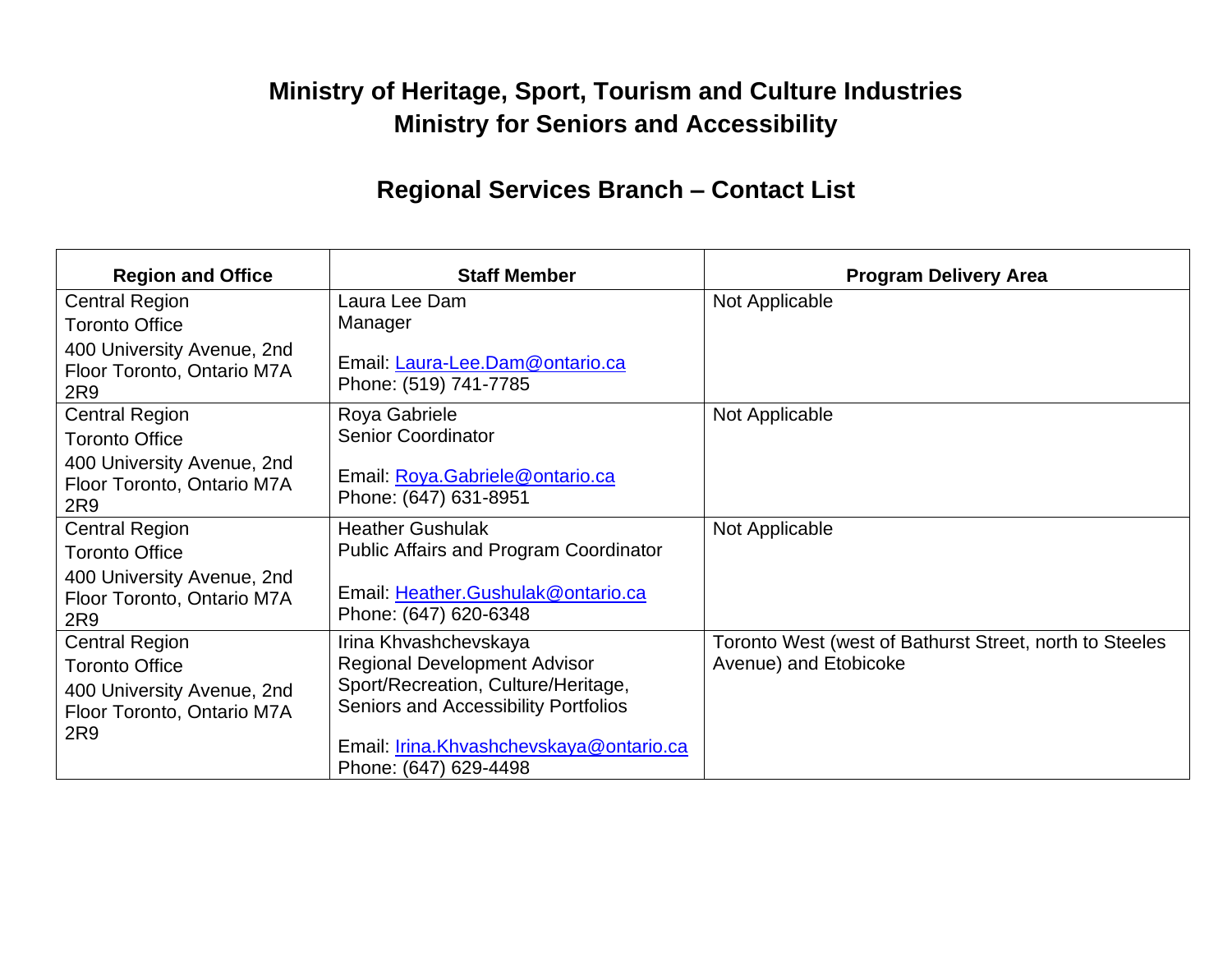| <b>Central Region, Bilingual</b>   | <b>Mohamed Bekkal</b>                                          | Toronto East (east of Don Valley Parkway, north to        |
|------------------------------------|----------------------------------------------------------------|-----------------------------------------------------------|
| <b>Toronto Office</b>              | <b>Regional Development Advisor</b>                            | Steeles Avenue) and Scarborough                           |
| 400 University Avenue, 2nd         | Sport/Recreation, Culture/Heritage,                            |                                                           |
| Floor Toronto, Ontario M7A         | Seniors and Accessibility Portfolios                           | Francophone Organizations in Toronto                      |
| 2R9                                |                                                                |                                                           |
|                                    | Email: Mohamed.Bekkal@ontario.ca                               |                                                           |
|                                    | Phone: (416) 509-5461                                          |                                                           |
| <b>Central Region</b>              | <b>Shannon Todd</b>                                            | Toronto Central (east of Bathurst Street, west of the Don |
| <b>Toronto Office</b>              | <b>Regional Development Advisor</b>                            | Valley Parkway, north to Steeles Avenue)                  |
| 400 University Avenue, 2nd         | Sport/Recreation, Culture/Heritage,                            |                                                           |
| Floor Toronto, Ontario M7A         | Seniors and Accessibility Portfolios                           |                                                           |
| 2R9                                | Email: Shannon. Todd@ontario.ca                                |                                                           |
|                                    | Phone: (647) 527-6362                                          |                                                           |
| <b>Central Region</b>              | Armen Der Gaspar                                               | Durham Region                                             |
| <b>Toronto Office</b>              | <b>Regional Development Advisor</b>                            |                                                           |
| 400 University Avenue, 2nd         | Sport/Recreation, Culture/Heritage,                            |                                                           |
| Floor Toronto, Ontario M7A         | Seniors and Accessibility Portfolios                           |                                                           |
| 2R9                                |                                                                |                                                           |
|                                    | Email: Armen.DerGaspar@ontario.ca                              |                                                           |
|                                    | Phone: (416) 710-6925                                          |                                                           |
| <b>Central Region</b>              | Caroline Polgrabia                                             | RTO 5 & 6, City of Toronto, Regional Municipality of      |
| <b>Toronto Office</b>              | <b>Regional Development Advisor</b>                            | Durham, Regional Municipality of York, Peel Region        |
| 400 University Avenue, 2nd         | <b>Tourism Portfolio</b>                                       |                                                           |
| Floor Toronto, Ontario M7A         |                                                                |                                                           |
| 2R9                                | Email: Caroline. Polgrabia@ontario.ca<br>Phone: (416) 420-3732 |                                                           |
| <b>Central Region, Bilingual</b>   | Lorraine Hogan                                                 | Peel Region and Halton Region                             |
| <b>Hamilton Office</b>             | Regional Development Advisor                                   |                                                           |
|                                    | Sport/Recreation, Culture/Heritage,                            |                                                           |
| 119 King Street West, 14th         | Seniors and Accessibility Portfolios                           |                                                           |
| Floor Hamilton, Ontario L8P<br>4Y7 |                                                                |                                                           |
|                                    | Email: Lorraine. Hogan@ontario.ca                              |                                                           |
|                                    | Phone: (905) 537-4880                                          |                                                           |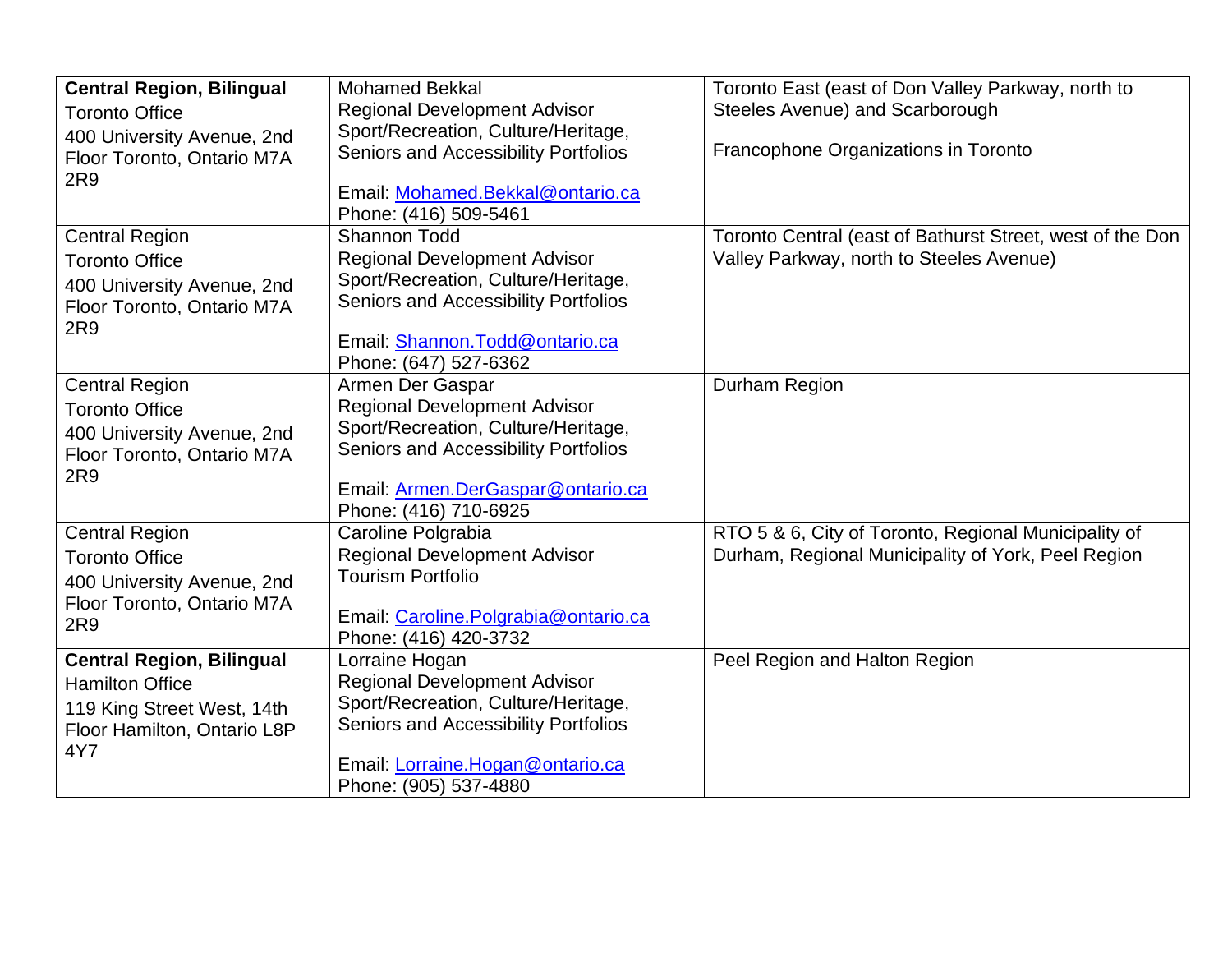| <b>Central Region, Bilingual</b><br><b>Midhurst Office</b><br>2284 Nursery Road Midhurst,                  | <b>Chantale Gagnon</b><br><b>Regional Development Advisor</b><br>Sport/Recreation, Culture/Heritage,                                                                                                              | Simcoe County, Township of Georgian Bay and Town of<br>Gravenhurst                                                    |
|------------------------------------------------------------------------------------------------------------|-------------------------------------------------------------------------------------------------------------------------------------------------------------------------------------------------------------------|-----------------------------------------------------------------------------------------------------------------------|
| Ontario L9X 1N8                                                                                            | Seniors and Accessibility Portfolios<br>Email: Chantale. Gagnon@ontario.ca<br>Phone: (705) 737-3010                                                                                                               | Francophone Organizations in York Region and Durham<br>Region                                                         |
| <b>Central Region</b><br><b>Midhurst Office</b><br>2284 Nursery Road Midhurst,<br>Ontario L9X 1N8          | <b>Caitlin Andrews</b><br><b>Regional Development Advisor</b><br>Sport/Recreation, Culture/Heritage,<br><b>Seniors and Accessibility Portfolios</b><br>Email: Caitlin.Andrews@ontario.ca<br>Phone: (705) 706-0897 | <b>Regional Municipality of York</b>                                                                                  |
| <b>Central Region</b><br><b>Midhurst Office</b><br>2284 Nursery Road Midhurst,<br>Ontario L9X 1N8          | <b>Christine Dodd</b><br><b>Regional Development Advisor</b><br><b>Tourism Portfolio</b><br>Email: Christine.Dodd@ontario.ca<br>Phone: (705) 739-6695                                                             | RTO 7, Bruce County, Grey County, Simcoe County                                                                       |
| <b>Central Region</b><br><b>Bracebridge Office</b><br>1350 High Falls Road<br>Bracebridge, Ontario P1L 1W9 | Laura Ross<br><b>Regional Development Advisor</b><br><b>Tourism Portfolio</b><br>Email: Laura.Ross@ontario.ca<br>Phone: (705) 641-8349                                                                            | RTO 12, District Municipality of Muskoka, Algonquin<br>Park<br>Regional Municipality of York (Celebrate Ontario only) |
| <b>East Region</b><br><b>Ottawa Office</b><br>347 Preston Street, Suite 440<br>Ottawa, Ontario K1S 3J4     | <b>Valerie Andrews</b><br>Manager<br>Email: Valerie.Andrews@ontario.ca<br>Phone: (613) 720-7271                                                                                                                   | Not Applicable                                                                                                        |
| <b>East Region</b><br><b>Ottawa Office</b><br>347 Preston Street, Suite 440<br>Ottawa, Ontario K1S 3J4     | Lori Bain<br><b>Senior Coordinator</b><br>Email: Lori.Bain@ontario.ca<br>Phone: (613) 850-9344                                                                                                                    | Not Applicable                                                                                                        |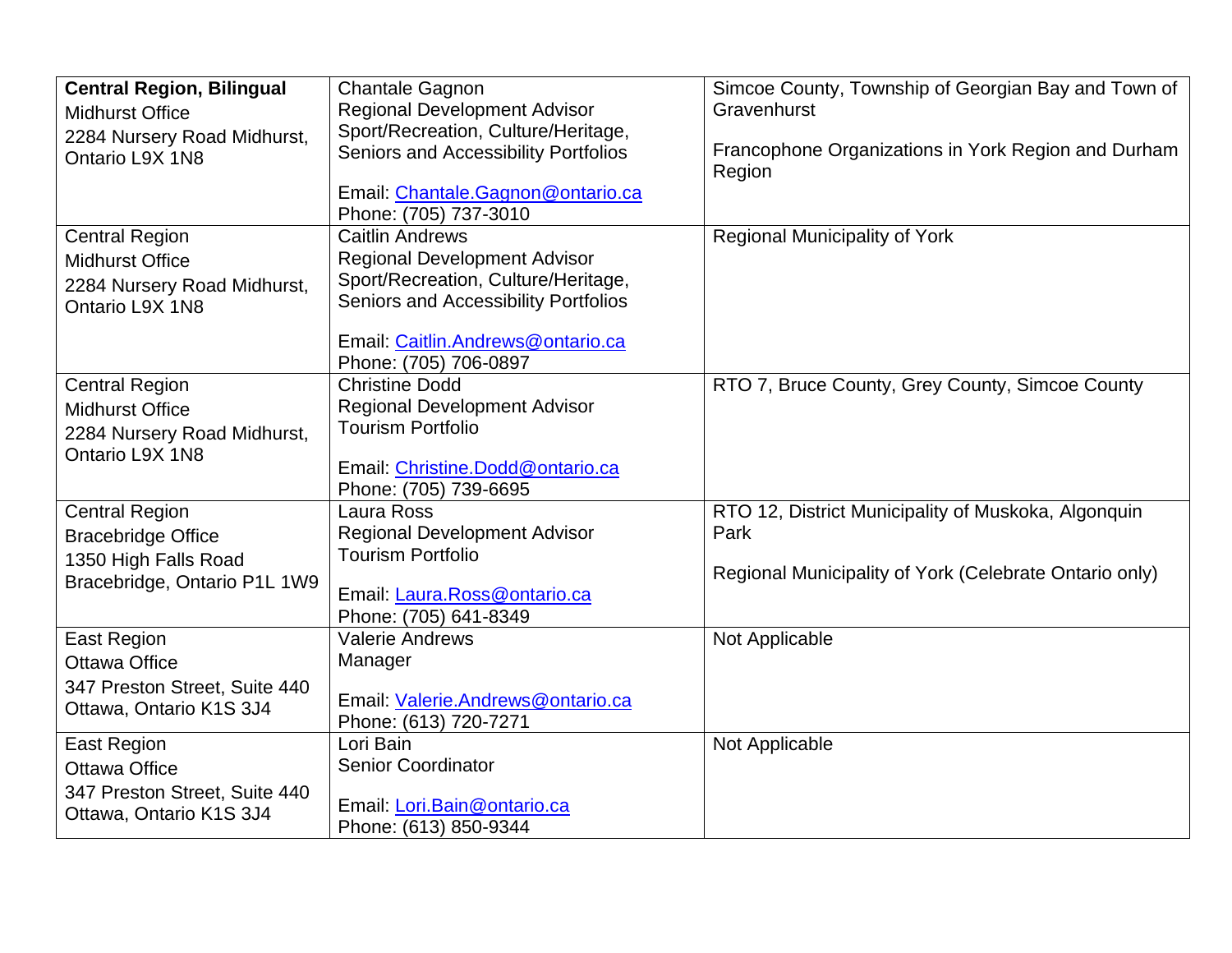| <b>East Region, Bilingual</b>                            | Carole Beaulac                                                                     | Not Applicable                                     |
|----------------------------------------------------------|------------------------------------------------------------------------------------|----------------------------------------------------|
| <b>Ottawa Office</b>                                     | <b>Administrative Assistant</b>                                                    |                                                    |
| 347 Preston Street, Suite 440<br>Ottawa, Ontario K1S 3J4 | Email: Carole.Beaulac@ontario.ca<br>Phone: (613) 742-3362<br>Phone: (343) 961-3402 |                                                    |
| <b>East Region, Bilingual</b>                            | Carmen Goold                                                                       | <b>Renfrew County</b>                              |
| <b>Ottawa Office</b>                                     | Regional Development Advisor                                                       |                                                    |
| 347 Preston Street, Suite 440                            | Sport/Recreation, Culture/Heritage,                                                |                                                    |
| Ottawa, Ontario K1S 3J4                                  | Seniors and Accessibility Portfolios                                               |                                                    |
|                                                          | Email: Carmen.Goold@ontario.ca<br>Phone: (613) 323-3118                            |                                                    |
| <b>East Region, Bilingual</b>                            | Louis Bedard                                                                       | Ottawa-Vanier, Orleans                             |
| <b>Ottawa Office</b>                                     | <b>Regional Development Advisor</b>                                                |                                                    |
| 347 Preston Street, Suite 440                            | Sport/Recreation, Culture/Heritage,                                                |                                                    |
| Ottawa, Ontario K1S 3J4                                  | Seniors and Accessibility Portfolios                                               |                                                    |
|                                                          | Email: Louis.Bedard@ontario.ca<br>Phone: (613) 302-4037                            |                                                    |
| <b>East Region, Bilingual</b>                            | Corina Barbul                                                                      | Ottawa West, Nepean, Kanata-Carleton, Carleton     |
| Ottawa Office                                            | <b>Regional Development Advisor</b>                                                | Francophone organizations in Ottawa Centre, Ottawa |
| 347 Preston Street, Suite 440                            | Sport/Recreation, Culture/Heritage,                                                | South                                              |
| Ottawa, Ontario K1S 3J4                                  | Seniors and Accessibility Portfolios                                               |                                                    |
|                                                          | Email: Corina.Barbul@ontario.ca                                                    |                                                    |
|                                                          | Phone: (613) 293-8299                                                              |                                                    |
| <b>East Region, Bilingual</b>                            | Kathleen Fairnie                                                                   | United Counties of Prescott and Russell, United    |
| <b>Ottawa Office</b>                                     | <b>Regional Development Advisor</b>                                                | Counties of Stormont, Dundas and Glengarry         |
| 347 Preston Street, Suite 440                            | Sport/Recreation, Culture/Heritage,                                                |                                                    |
| Ottawa, Ontario K1S 3J4                                  | Seniors and Accessibility Portfolios                                               |                                                    |
|                                                          | Email: Kathleen.Fairnie@ontario.ca                                                 |                                                    |
|                                                          | Phone: (613) 294-6652                                                              |                                                    |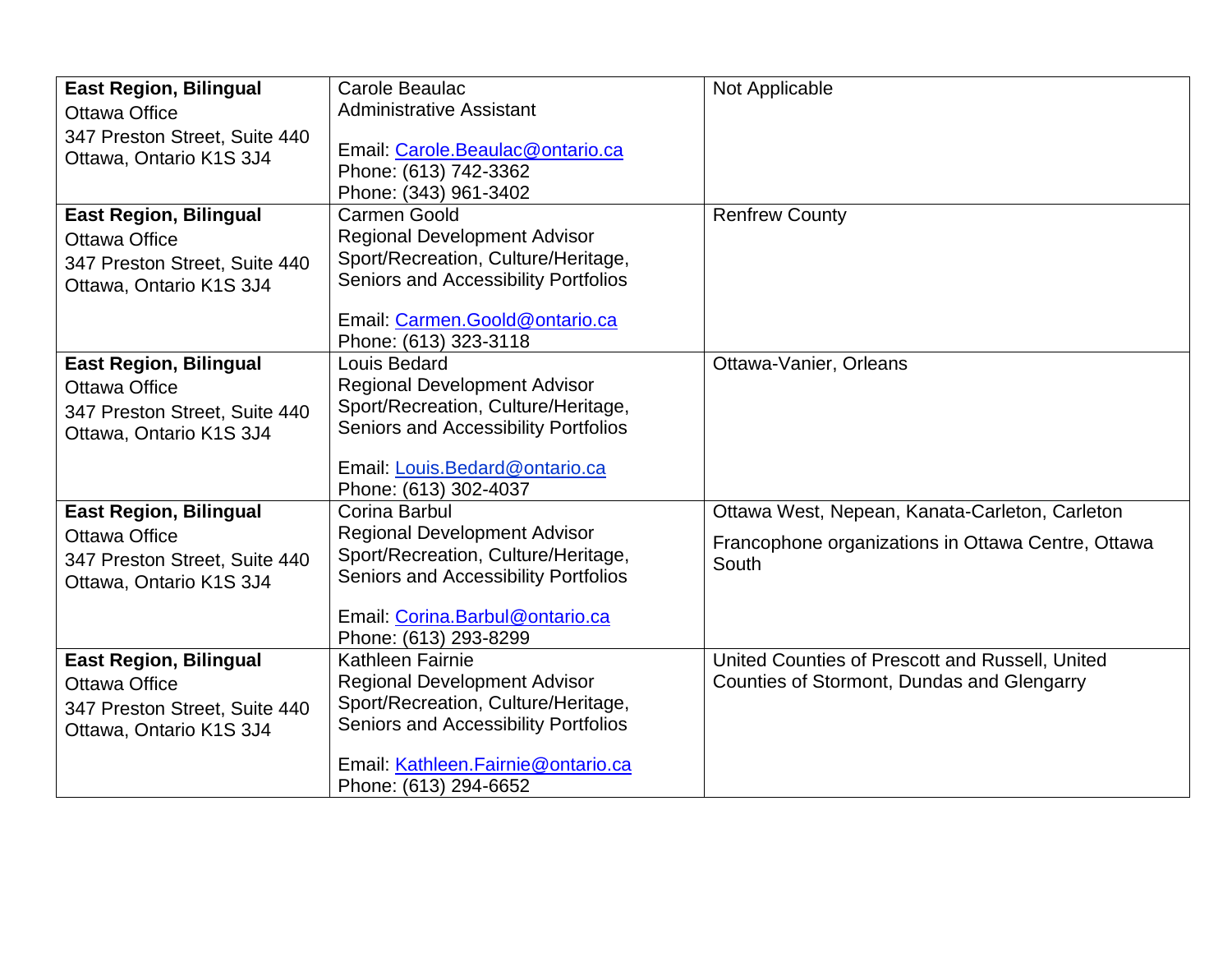| <b>East Region</b><br><b>Ottawa Office</b><br>347 Preston Street, Suite 440<br>Ottawa, Ontario K1S 3J4                                                                    | <b>Jonathon Harris</b><br><b>Regional Development Advisor</b><br><b>Tourism Portfolio</b><br>Email: Jonathon.Harris@ontario.ca<br>Phone: (613) 447-4916                                                | RTO 10 (Ottawa Tourism), RTO 11 (Ontario's Highlands<br>Tourism Organization), City of Ottawa, County of<br>Lanark, County of Renfrew and the United Counties of<br><b>Prescott and Russell</b>                                                                                                                                                                                                                                                 |
|---------------------------------------------------------------------------------------------------------------------------------------------------------------------------|--------------------------------------------------------------------------------------------------------------------------------------------------------------------------------------------------------|-------------------------------------------------------------------------------------------------------------------------------------------------------------------------------------------------------------------------------------------------------------------------------------------------------------------------------------------------------------------------------------------------------------------------------------------------|
| East Region<br><b>Ottawa Office</b><br>347 Preston Street, Suite 440<br>Ottawa, Ontario K1S 3J4                                                                           | Debbie Sullivan<br><b>Regional Development Advisor</b><br>Sport/Recreation, Culture/Heritage,<br>Seniors and Accessibility Portfolios<br>Email: Debbie.Sullivan2@ontario.ca<br>Phone: (613) 608-8754   | Ottawa Centre, Ottawa South                                                                                                                                                                                                                                                                                                                                                                                                                     |
| <b>East Region</b><br><b>Kingston Office</b><br><b>Ontario Government Building</b><br>Beechgrove Complex, 51<br>Heakes Lane Kingston Ontario<br><b>K7M9B1</b>             | <b>Sharon Proulx</b><br><b>Regional Development Advisor</b><br>Sport/Recreation, Culture/Heritage,<br>Seniors and Accessibility Portfolios<br>Email: Sharon.Proulx@ontario.ca<br>Phone: (613) 540-1198 | <b>Lanark County</b><br>Beckwith, Carleton Place, Drummond/North Elmsley,<br>Lanark Highlands, Mississippi Mills, Perth, Smiths Falls,<br>South Frontenac, Tay Valley<br>Leeds & Grenville County<br>Athens, Augusta, Brockville, Edwardsburgh/Cardinal,<br>Elizabeth-Kitley, Front of Yonge, Gananoque, Leeds &<br>Thousand Island, Merricville-Wolford, North Grenville,<br>Prescott, Rideau Lakes, Westport, Addington Highlands,<br>Kaladar |
| <b>East Region, Bilingual</b><br><b>Kingston Office</b><br><b>Ontario Government Building</b><br>Beechgrove Complex, 51<br><b>Heakes Lane Kingston</b><br>Ontario K7M 9B1 | <b>Regional Development Advisor</b><br>Sport/Recreation, Culture/Heritage,<br>Seniors and Accessibility Portfolios                                                                                     | Kingston and the Islands including Amherst Island.<br>Township of Stonemills, Township of Loyalist, Town of<br>Greater Napanee, County of Frontenac (South, Central<br>and North Frontenac), County of Lennox and Addington<br>(except for Addington Highlands)                                                                                                                                                                                 |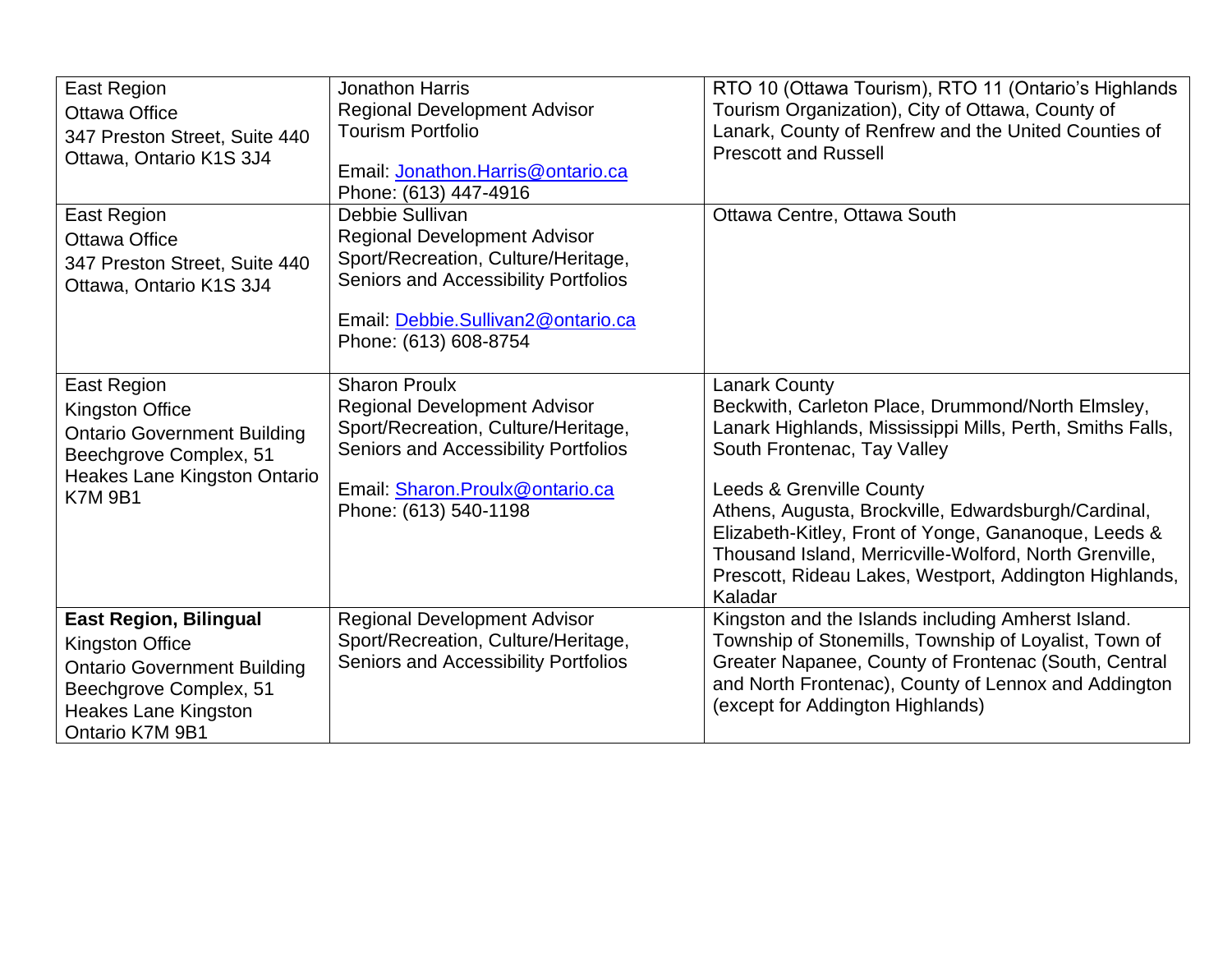| <b>East Region, Bilingual</b>                                | Louise Lauzon                                                              | RTO 9, Counties of Frontenac, Lennox and Addington,                                                     |
|--------------------------------------------------------------|----------------------------------------------------------------------------|---------------------------------------------------------------------------------------------------------|
| <b>Kingston Office</b><br><b>Ontario Government Building</b> | <b>Regional Development Advisor</b><br><b>Tourism Portfolio</b>            | United Counties of Leeds and Grenville, United Counties<br>of Stormont, Dundas and Glengarry, Kingston, |
| Beechgrove Complex, 51                                       |                                                                            | Brockville, Gananoque, Cornwall                                                                         |
| Heakes Lane Kingston Ontario                                 | Email: Louise.Lauzon2@ontario.ca<br>Phone: (613) 531-1184                  |                                                                                                         |
| <b>K7M 9B1</b>                                               |                                                                            |                                                                                                         |
| <b>East Region</b>                                           | Kendra Adema                                                               | Prince Edward County, Hastings County,                                                                  |
| Peterborough Office                                          | <b>Regional Development Advisor</b><br>Sport/Recreation, Culture/Heritage, | Northumberland County                                                                                   |
| 300 Water Street 2nd Floor<br>South Tower Peterborough       | Seniors and Accessibility Portfolios                                       |                                                                                                         |
| Ontario K9J 8M5                                              |                                                                            |                                                                                                         |
|                                                              | Email: Kendra.Adema@ontario.ca                                             |                                                                                                         |
|                                                              | Phone: (705) 760-5896                                                      |                                                                                                         |
| <b>East Region</b>                                           | <b>Janice Rose</b>                                                         | City of Kawartha Lakes, City and County of                                                              |
| Peterborough Office                                          | <b>Regional Development Advisor</b><br>Sport/Recreation, Culture/Heritage, | Peterborough, Haliburton County                                                                         |
| 300 Water Street 2nd Floor                                   | Seniors and Accessibility Portfolios                                       |                                                                                                         |
| South Tower Peterborough<br>Ontario K9J 8M5                  |                                                                            |                                                                                                         |
|                                                              | Email: Janice.Rose@ontario.ca                                              |                                                                                                         |
|                                                              | Phone: (705) 875-2031                                                      |                                                                                                         |
| East Region                                                  | <b>Katie Crowley</b>                                                       | RTO 8, (Kawarthas Northumberland) City of Kawartha                                                      |
| Peterborough Office                                          | <b>Regional Development Advisor</b><br><b>Tourism Portfolio</b>            | Lakes, Haliburton County, Hastings County,                                                              |
| 300 Water Street 2nd Floor                                   |                                                                            | Northumberland County, Prince Edward County, the<br>County and City of Peterborough                     |
| South Tower Peterborough<br>Ontario K9J 8M5                  | Email: Katie.Crowley@ontario.ca                                            |                                                                                                         |
|                                                              | Phone: (343) 996-6755                                                      |                                                                                                         |
| North Region                                                 | <b>Sara Willis</b>                                                         | Not Applicable                                                                                          |
| <b>Thunder Bay Office</b>                                    | Manager                                                                    |                                                                                                         |
| 435 James Street South Suite                                 | Email: Sara. Willis@ontario.ca                                             |                                                                                                         |
| 334 Thunder Bay Ontario P7E                                  | Phone: (807) 627-1305                                                      |                                                                                                         |
| 6S7<br>North Region                                          | <b>Kristin Randall</b>                                                     | Not Applicable                                                                                          |
| <b>Thunder Bay Office</b>                                    | <b>Senior Coordinator</b>                                                  |                                                                                                         |
| 435 James Street South Suite                                 |                                                                            |                                                                                                         |
| 334 Thunder Bay Ontario P7E                                  | Email: Kristin.Randall@ontario.ca                                          |                                                                                                         |
| 6S7                                                          | Phone: (807) 738-0151                                                      |                                                                                                         |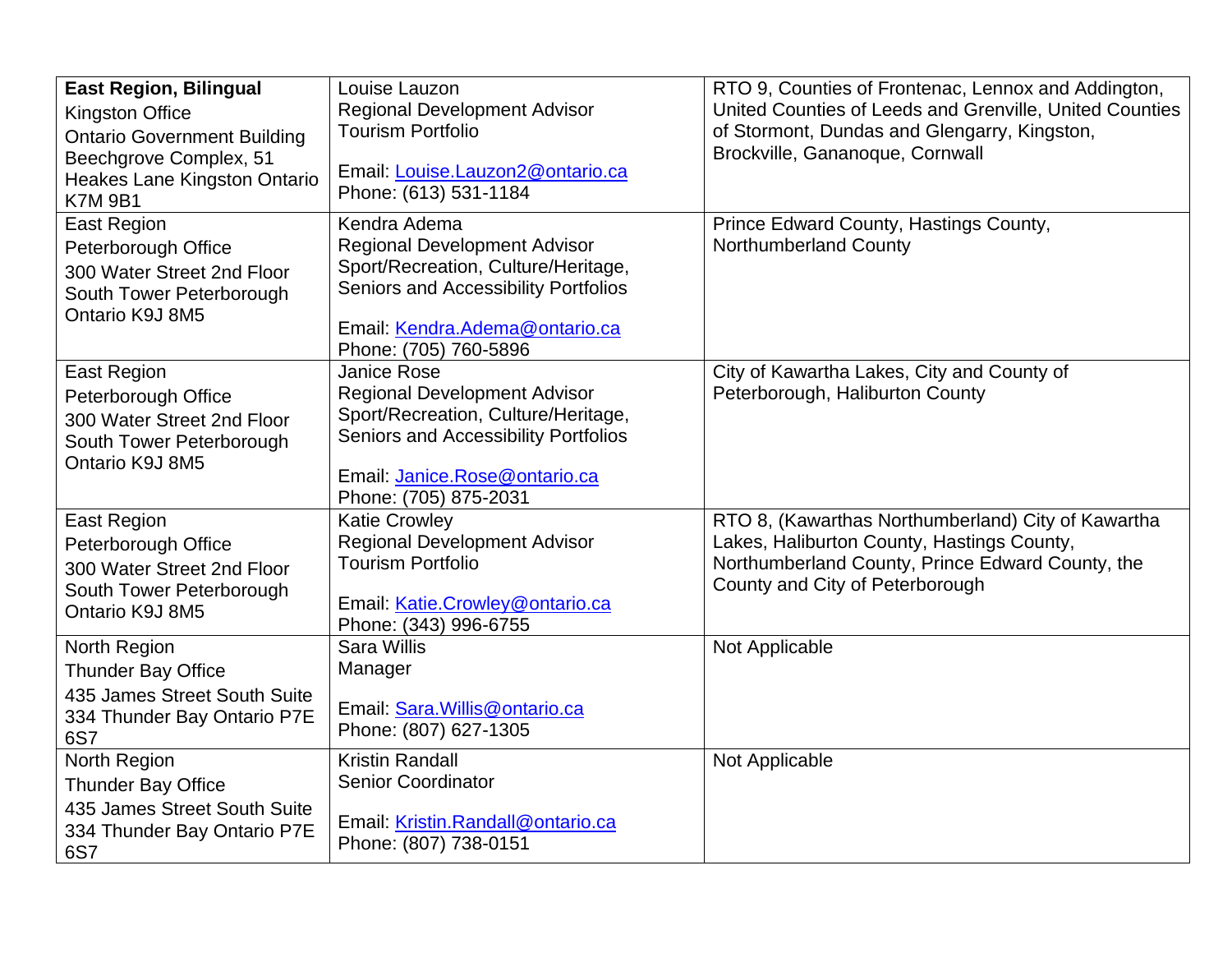| <b>North Region, Bilingual</b><br>Ottawa Office                                                                 | Carole Beaulac<br><b>Administrative Assistant</b>                                                                                                                              | Not Applicable                                                                                                                                                                                                                                                                                                                                                                                                                                                                                                                                                                                                                                                             |
|-----------------------------------------------------------------------------------------------------------------|--------------------------------------------------------------------------------------------------------------------------------------------------------------------------------|----------------------------------------------------------------------------------------------------------------------------------------------------------------------------------------------------------------------------------------------------------------------------------------------------------------------------------------------------------------------------------------------------------------------------------------------------------------------------------------------------------------------------------------------------------------------------------------------------------------------------------------------------------------------------|
| 347 Preston Street, Suite 440<br>Ottawa, Ontario K1S 3J4                                                        | Email: Carole.Beaulac@ontario.ca<br>Phone: (613) 742-3362<br>Phone: (343) 961-3402                                                                                             |                                                                                                                                                                                                                                                                                                                                                                                                                                                                                                                                                                                                                                                                            |
| North Region<br><b>Thunder Bay Office</b><br>435 James Street South Suite<br>334 Thunder Bay Ontario P7E<br>6S7 | Pamela Caland<br><b>Regional Development Advisor</b><br>Sport/Recreation, Women Portfolios<br>Email: Pamela.Caland@ontario.ca<br>Phone: (807) 627-2557                         | Sport and Recreation and Women's Sectors within the<br><b>City of Thunder Bay</b><br>Outside of Thunder Bay All sectors from along Highway<br>11/17 east to and including Nipigon, Red Rock, Hurkett,<br>Dorion, Shuniah and Red Rock Indian Band.<br>All sectors from Shuniah north on Highway 527 including<br>Gull Bay First Nation, Whitesand First Nation,<br>Namaygoosisagagun, and Armstrong Local Services<br><b>Board</b>                                                                                                                                                                                                                                         |
| North Region<br>Thunder Bay Office<br>435 James Street South Suite<br>334 Thunder Bay Ontario P7E<br>6S7        | <b>Kim Lacroix</b><br><b>Regional Development Advisor</b><br>Seniors and Accessibility, Tourism<br><b>Portfolios</b><br>Email: Kim.Lacroix@ontario.ca<br>Phone: (807) 252-0148 | Seniors and Accessibility, and Tourism Sectors within<br>the City of Thunder Bay<br>Outside of Thunder Bay all sectors west of Thunder Bay<br>along Hwy 11 to Atikokan, North on Hwy 17 to Upsala,<br>North of Thunder Bay to include Lappe and<br>Kaministiqua.<br>First Nation Communities include: Bearskin Lake First<br>Nation, Cat Lake First Nation, Deer Lake First Nation,<br>Fort William First Nation, Kee-Way-Win First Nation, Lac<br>La Croix First Nation, Muskrat Dam First Nation, North<br>Caribou Lake First Nation (Weagamow Lake), North<br>Spirit Lake First Nation, Poplar Hill First Nation, Sachigo<br>Lake First Nation, Sandy Lake First Nation |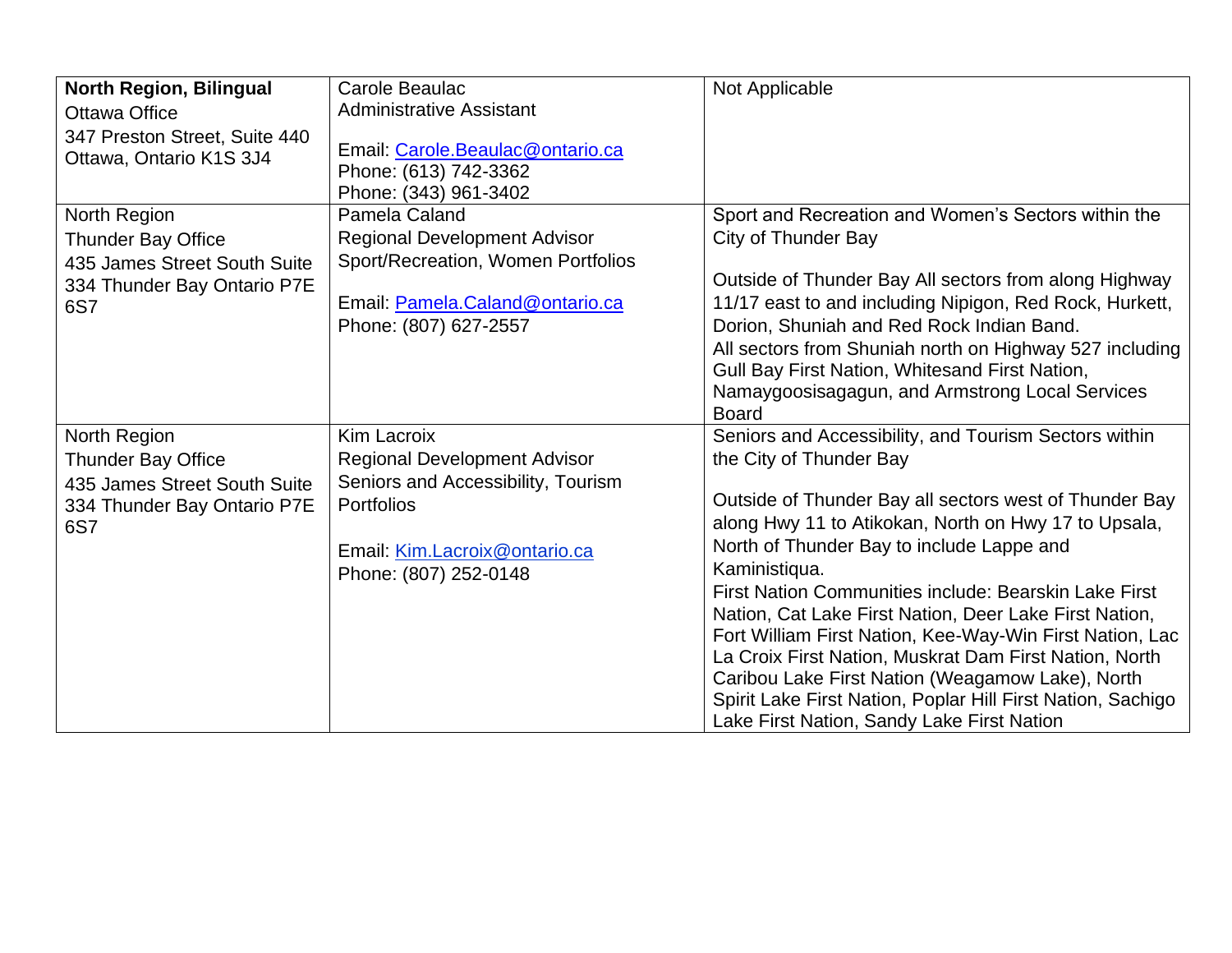| <b>North Region, Bilingual</b><br><b>Thunder Bay Office</b><br>435 James Street South Suite<br>334 Thunder Bay Ontario P7E<br>6S7 | Jean-Louis Charette<br><b>Regional Development Advisor</b><br>Sport/Recreation, Culture/Heritage,<br>Seniors and Accessibility Portfolios<br>Email: Jean-Louis.Charette2@ontario.ca<br>Phone: (807) 628-4866 | Heritage and Culture in Thunder Bay and French<br>Portfolios in the entire Northwest.<br>Hwy 11 northeast of Nipigon encompassing Greenstone.<br>Hwy 584 to Nakina.<br>Hwy 17 west starting in Terrace Bay to Hwy 614 turn off.<br>Hwy 614 north to Manitouwadge.<br>First Nation Communities include: Aroland First Nation,<br>Biinjitiwaabik Zaaging Anishnaabek First Nation (Rocky<br>Bay), Eabamatoong First Nation, Flying Post First<br>Nation, Fort Severn First Nation, Ginoogaming First<br>Nation, Marten Falls First Nation, Ojibways of the Pic<br>River (Begetikong Anishnabe First Nation) (Heron Bay),<br>Pays Plat First Nation, Animbiigo Zaagi'igan (Lake<br><b>Nipigon First Nation)</b>                                                                                                                                                                                                                                                                                                         |
|-----------------------------------------------------------------------------------------------------------------------------------|--------------------------------------------------------------------------------------------------------------------------------------------------------------------------------------------------------------|----------------------------------------------------------------------------------------------------------------------------------------------------------------------------------------------------------------------------------------------------------------------------------------------------------------------------------------------------------------------------------------------------------------------------------------------------------------------------------------------------------------------------------------------------------------------------------------------------------------------------------------------------------------------------------------------------------------------------------------------------------------------------------------------------------------------------------------------------------------------------------------------------------------------------------------------------------------------------------------------------------------------|
| North Region<br>Dryden Office<br><b>Ontario Government Building</b><br>479 Government Road Box 3<br>Dryden, Ontario P8N 3K9       | Sarah McKenzie<br><b>Regional Development Advisor</b><br>Sport/Recreation, Culture/Heritage,<br>Seniors and Accessibility Portfolios<br>Email: Sarah.McKenzie@ontario.ca<br>Phone: (807) 738-0008            | Portion of Kenora/Rainy River riding including the<br>communities of: Dryden, (East to) Upsala, including<br>Wabigoon, Ignace and English River. Dryden (West to)<br>Vermillion Bay, including Oxdrift, Eagle River and<br>Minnitaki. (North of) Vermillion Bay coverage area<br>includes Perrault Falls, Ear Falls and Red Lake. (North<br>to) Pickle Lake including Sioux Lookout. First Nation<br>community service delivery from the Dryden office<br>includes Eagle Lake First Nation, Kasabonika Lake First<br>Nation, Kingfisher Lake First Nation,<br>Kitchenuhmayboosib Inninuwug First Nation, Lac Seul<br>First Nation, McDowell Lake First Nation,<br>Mishkeegogamang First Nation, Neskantaga First<br>Nation, Nibinamik First Nation, Ojibway Nation of<br>Saugeen, Pikangikum Lake First Nation, Slate Falls First<br>Nation, Wabauskang First Nation, Wabigoon Lake<br>Ojibway Nation, Wapekeka First Nation, Wawakepewin<br>First Nation, Webequie First Nation and Wunnumin First<br><b>Nation</b> |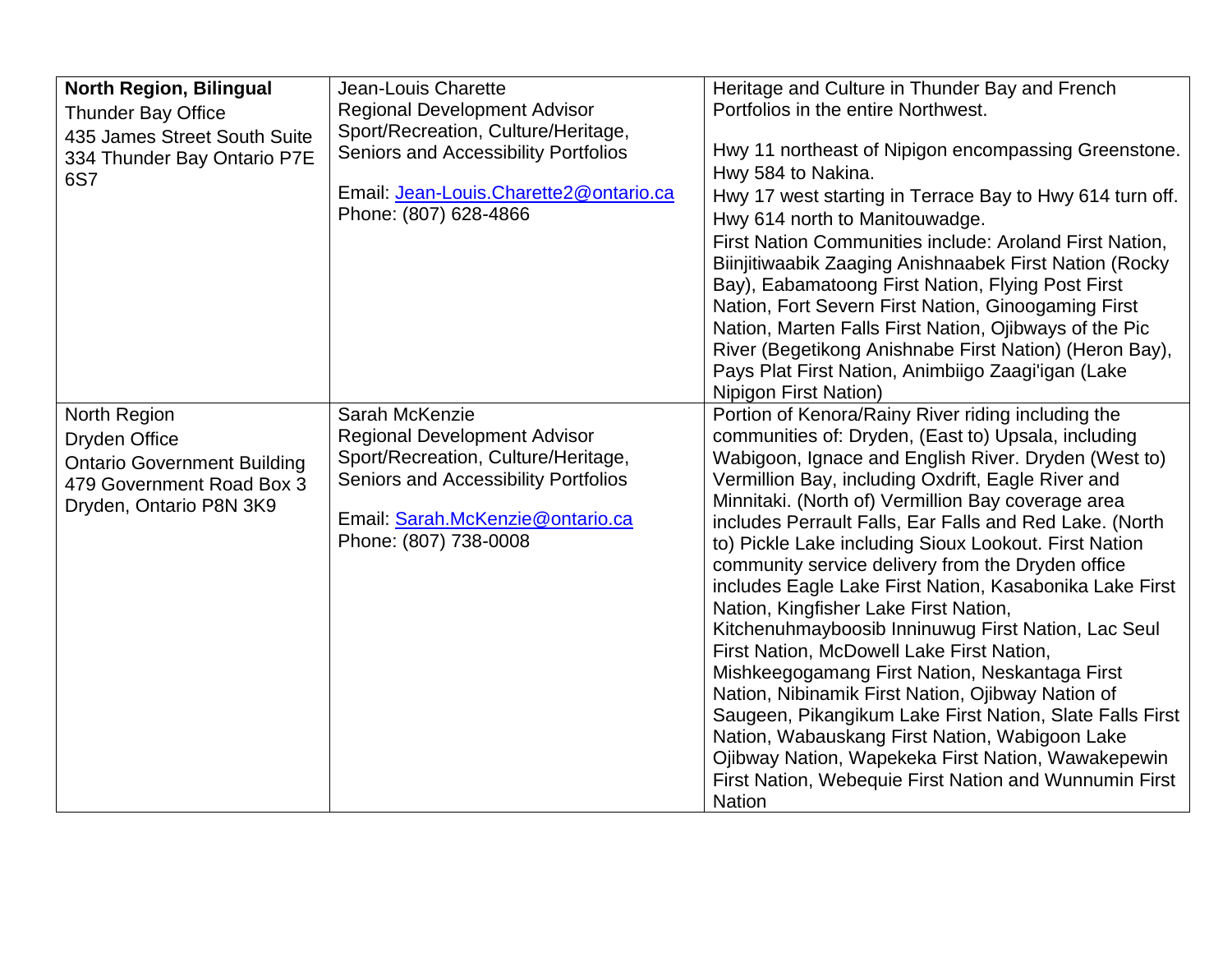| North Region                   | Dawn Whiting                                | Portion of Kenora/Rainy River riding including the        |
|--------------------------------|---------------------------------------------|-----------------------------------------------------------|
| <b>Kenora Office</b>           | <b>Regional Development Advisor</b>         | communities of: Kenora, Minaki, Redditt, Sioux Narrows-   |
| 810 Robertson Street Suite     | Sport/Recreation, Culture/Heritage,         | Nestor Falls, Fort Frances, Emo, Barwick, Stratton and    |
| 101 Kenora, Ontario P9N 4J4    | <b>Seniors and Accessibility Portfolios</b> | Rainy River; and area First Nations of                    |
|                                |                                             | Mishkosiminiziibiing (Big Grassy), Anishinaabeg of        |
|                                | Email: Dawn. Whiting@ontario.ca             | Naongashiing (Big Island), Couchiching, Ochiichagwe       |
|                                | Phone: (807) 464-1155                       | Babigo'ining (Dalles), Asubpeeschoseewagong Netum         |
|                                |                                             | Anishnabek (Grassy Narrows), Manitou Rapids (Rainy        |
|                                |                                             | River), Northwest Angle #33, Northwest Angle #37,         |
|                                |                                             | Naicatchewenin (Northwest Bay), Wauzhushk Onigum          |
|                                |                                             |                                                           |
|                                |                                             | (Rat Portage), Ojibways of Onigaming (Sabaskong),         |
|                                |                                             | Iskatewizaagegan (Shoal Lake #39), Iskatewizaagegan       |
|                                |                                             | (Shoal Lake #40), Mitaanjiigamiing (Stanjikoming),        |
|                                |                                             | Obashkaandagaang (Washagamis Bay),                        |
|                                |                                             | Wabaseemoong (Whitedog), Seine River First Nation         |
|                                |                                             | and Naotkamegwanning (Whitefish Bay)                      |
| <b>North Region, Bilingual</b> | Jacqueline Belanger                         | Districts of Nipissing and East Parry Sound including the |
| North Bay Office               | <b>Regional Development Advisor</b>         | communities of City of North Bay, West Nipissing,         |
| 447 McKeown Avenue North       | Sport/Recreation, Culture/Heritage,         | Mattawa, Bonfield, Calvin, Chisholm, East Ferris,         |
| Bay, Ontario P1B 9S9           | <b>Seniors and Accessibility Portfolios</b> | Papineau-Cameron, Temagami, Callander, Powassan,          |
|                                |                                             | South River, Sundridge, Strong, Burk's Falls, Kearney,    |
|                                | Email: Jacqueline.Belanger@ontario.ca       | Loring, Port Loring and District, Perry and South         |
|                                | Phone: (705) 507-9471                       | Algonquin; and Nipissing First Nation and Bear Island     |
|                                |                                             |                                                           |
|                                |                                             | First Nation; as well as Huntsville and Bracebridge from  |
|                                |                                             | the Muskoka District, Township of Muskoka Lakes and       |
|                                |                                             | Township of Lake of Bays, Temagami                        |
| North Region                   | Tony D'Agostino                             | City of Sault Ste. Marie (sport and recreation sector);   |
| Sault Ste. Marie Office        | <b>Regional Development Advisor</b>         | communities in the Eastern region of District of Algoma   |
| Roberta Bondar Place 70        | Sport/Recreation, Culture/Heritage,         | up to Town of Spanish including; Township of North        |
| Foster Drive, Suite 220        | <b>Seniors and Accessibility Portfolios</b> | Shore, Blind River, Bruce Mines, Hilton, Huron Shores,    |
| Sault Ste. Marie, Ontario P6A  |                                             | St. Joseph Island, Thessalon, Elliot Lake; and adjacent   |
| 6V8                            | Email: Tony.D'Agostino@ontario.ca           | First Nations: Garden River, Mississauga, Sagamok,        |
|                                | Phone: (705) 945-5923                       | Serpent River, Thessalon, (all sectors), Constance Lake   |
|                                | Phone: (705) 542-9204                       |                                                           |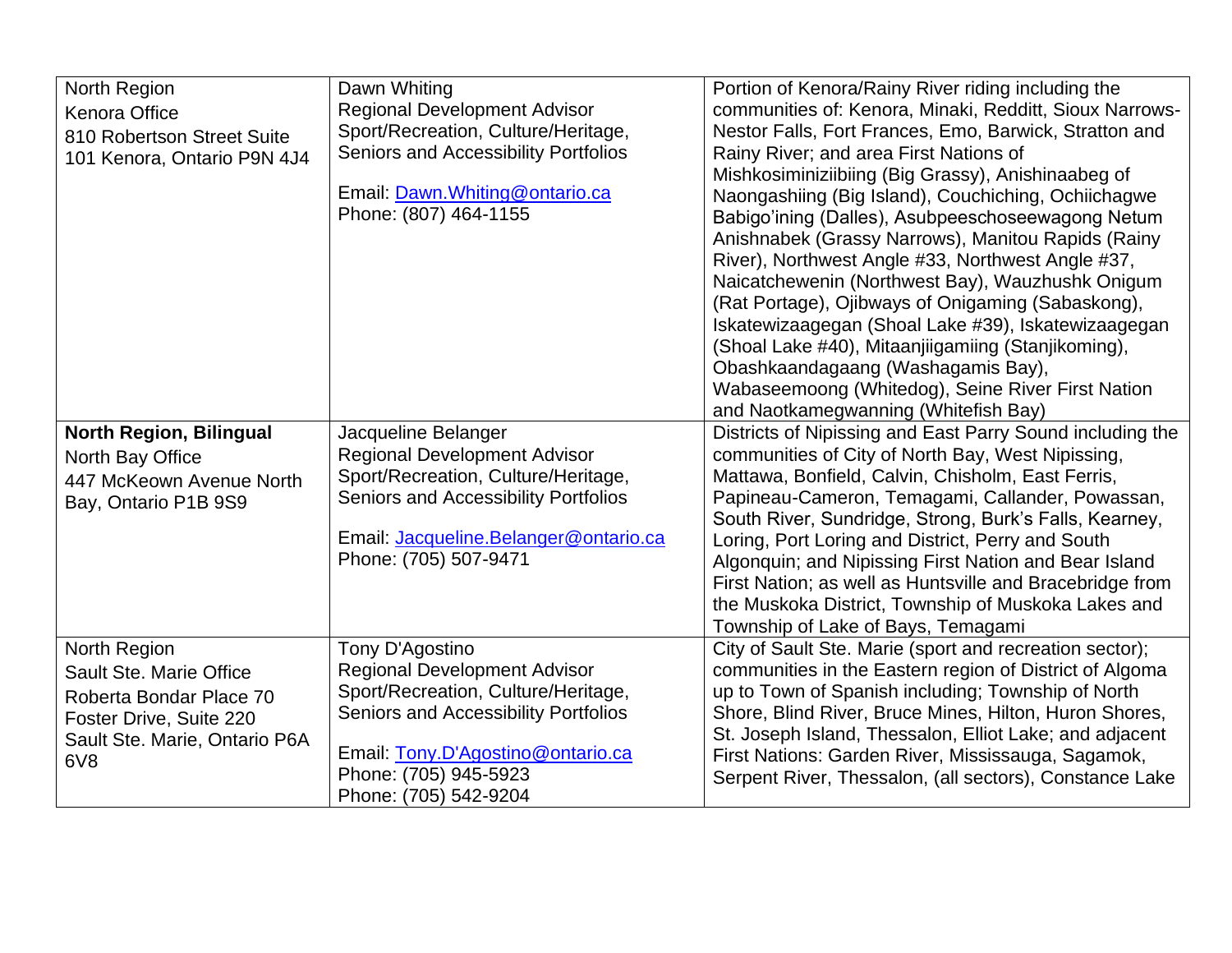| <b>North Region, Bilingual</b> | Patricia Lofstrom                    | City of Sault Ste. Marie (citizenship and immigration       |
|--------------------------------|--------------------------------------|-------------------------------------------------------------|
| Sault Ste. Marie Office        | <b>Regional Development Advisor</b>  | programs and culture sector); communities in the            |
| Roberta Bondar Place 70        | Sport/Recreation, Culture/Heritage,  | Northern region of the District of Algoma: Chapleau,        |
| Foster Drive, Suite 220        | Seniors and Accessibility Portfolios | Dubreuilville, Hornepayne, Manitouwadge, Wawa, White        |
| Sault Ste. Marie, Ontario P6A  |                                      | River; adjacent First Nations (Batchawana Bay,              |
| 6 <sup>V</sup> 8               | Email: Patricia.Lofstrom@ontario.ca  | Brunswick House, Chapleau Cree, Chapleau Ojibwe,            |
|                                | Phone: (705) 254-8966                | Michipicoten, Missanabie Cree, Pic Mobert First Nation,     |
|                                |                                      | and all Francophone organizations (all sectors)             |
| North Region                   | <b>Micheline Baxter</b>              | Women's programs from Manitoulin Island to West Parry       |
| <b>Sudbury Office</b>          | <b>Regional Development Advisor</b>  | Sound; Culture and Volunteerism in the City of Greater      |
| 159 Cedar Street, Suite 405    | Sport/Recreation, Culture/Heritage,  | Sudbury; all sectors heading West of Sudbury, up to (but    |
| Sudbury, Ontario P3E 6A5       | Seniors and Accessibility Portfolios | not including) Elliot Lake and Manitoulin Island, including |
|                                |                                      | the Township of Assiginack, Aundeck Omni Kaning,            |
|                                | Email: Micheline.Baxter@ontario.ca   | Barrie Island, Township of Billings, Birch Island, Carter's |
|                                | Phone: (705) 665-4703                | Bay, Township of Central Manitoulin, Copper Cliff,          |
|                                |                                      | Espanola, Evansville, Gore Bay, Kagawong, Lacloche,         |
|                                |                                      | Little Current, Lively, Manitowaning, Massey,               |
|                                |                                      | M'Chigeeng, Meldrum Bay, Michael's Bay, Mindemoya,          |
|                                |                                      | Nairn Centre, Naughton, Town of Northeastern                |
|                                |                                      | Manitoulin and the Islands, Providence Bay,                 |
|                                |                                      | Sheguiandah, Sheshegwaning, Silver Water, South             |
|                                |                                      | Baymouth, Spanish, Spring Bay, Township of                  |
|                                |                                      | Tehkummah, Walden, Walford, Webbwood, Whitefish,            |
|                                |                                      | Whitefish Falls, Wikwemikong, Willisville, Worthington,     |
|                                |                                      | Zhiibaahaasing; First Nations: Atikameksheng                |
|                                |                                      | Anishnawbeck, Aundeck Omni Kaning, M'Chigeeng,              |
|                                |                                      | Sagamok Anishnawbek, Sheguiandah, Sheshegwaning,            |
|                                |                                      | Whitefish River, Wikwemikong Unceded Indian Reserve,        |
|                                |                                      | Zhiibaahaasing                                              |
|                                |                                      |                                                             |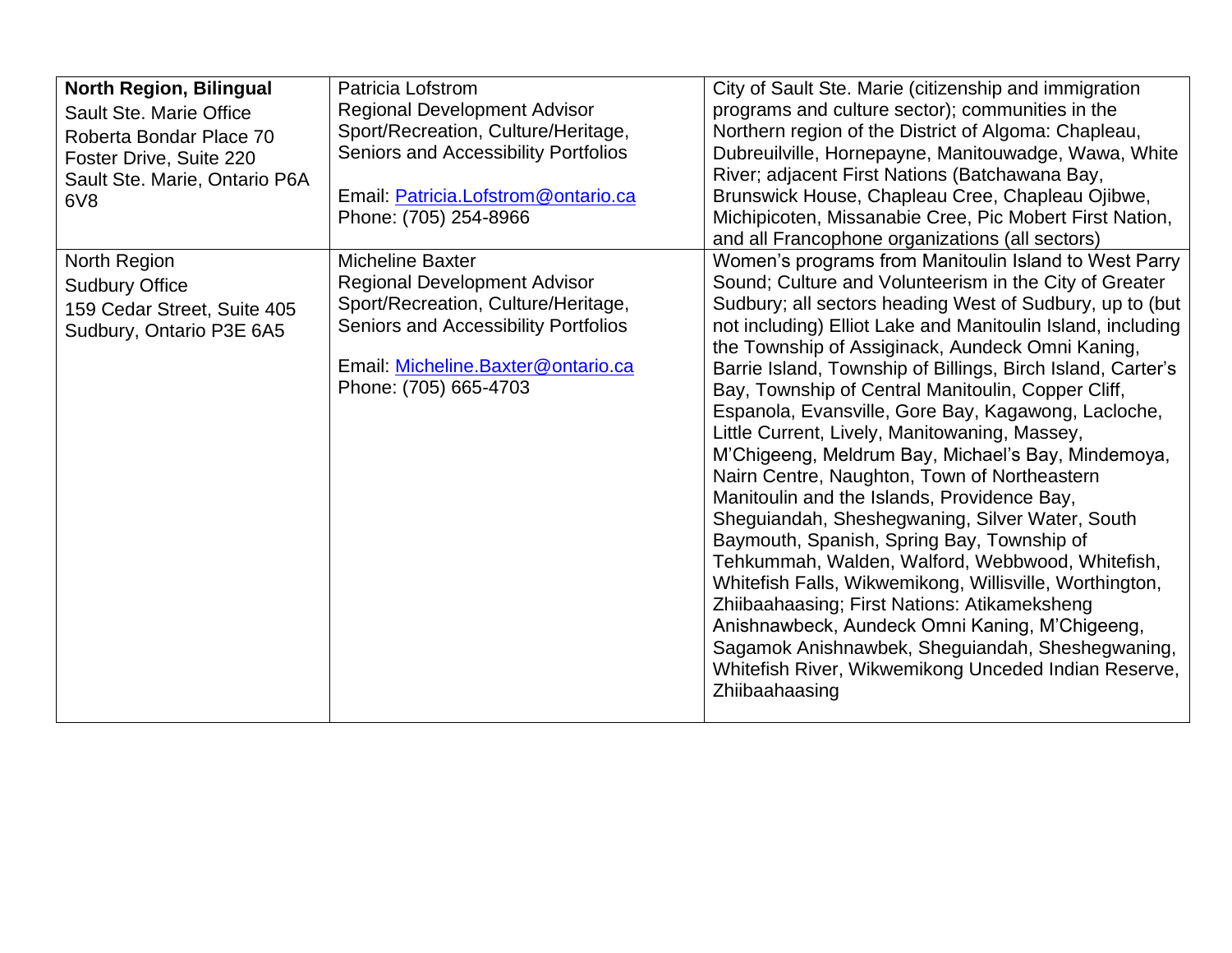| <b>North Region, Bilingual</b><br><b>Sudbury Office</b><br>159 Cedar Street, Suite 405<br>Sudbury, Ontario P3E 6A5                                                           | <b>Joel Gauthier</b><br><b>Regional Development Advisor</b><br>Sport/Recreation, Culture/Heritage,<br>Seniors and Accessibility Portfolios<br>Email: Joel.C.Gauthier@ontario.ca<br>Phone: (705) 690-2833 | All Francophone Services from Manitoulin Island to<br>West Parry Sound; Citizenship and Immigration<br>programs and Sports and Recreation sector for the City<br>of Greater Sudbury; all sectors heading South, North<br>and East of Sudbury, including Garson, Skead,<br>Falconbridge, Hanmer, Val Therese, Val Caron, Blezard<br>Valley, Cartier, Onaping Falls, Rayside Balfour, Azilda,<br>Chelmsford, Capreol, Coniston, Markstay-Warren,<br>Hagar, Estaire, Killarney, Noëlville, Alban, St-Charles,<br>Britt, Byng Inlet and District of Parry Sound; First<br>Nations: Dokis, Wahnapitae, Henvey Inlet, Magnetewan,<br>Naiscountaing, Shawanaga, Wasauksing |
|------------------------------------------------------------------------------------------------------------------------------------------------------------------------------|----------------------------------------------------------------------------------------------------------------------------------------------------------------------------------------------------------|---------------------------------------------------------------------------------------------------------------------------------------------------------------------------------------------------------------------------------------------------------------------------------------------------------------------------------------------------------------------------------------------------------------------------------------------------------------------------------------------------------------------------------------------------------------------------------------------------------------------------------------------------------------------|
| <b>North Region, Bilingual</b><br><b>Timmins Office</b><br><b>Ontario Government Complex</b><br>Hwy 101 East, PO Box 3085<br>South Porcupine, Ontario P0N<br>1H <sub>0</sub> | <b>Coral Ethier</b><br><b>Regional Development Advisor</b><br>Sport/Recreation, Culture/Heritage,<br>Seniors and Accessibility Portfolios<br>Email: Coral.Ethier@ontario.ca<br>Phone: (705) 266-5204     | City of Timmins (Sports) and communities in the District<br>of Cochrane including Iroquois Falls, Cochrane, Taykwa<br>Tagamou Nation, Smooth Rock Falls, Fauquier-<br>Strickland, Moonbeam, Kapuskasing, Val Rita-Harty,<br>Opasatika, Mattice-Val Côté, Hearst, Constance Lake<br>First Nation, Gogama, Mattagami First Nation, Foleyet,<br>Attawapiskat First Nation, Fort Albany First Nation,<br>Kashachewan First Nation, Weenusk First Nation                                                                                                                                                                                                                 |
| <b>North Region, Bilingual</b><br><b>Timmins Office</b><br><b>Ontario Government Complex</b><br>Hwy 101 East, PO Box 3085<br>South Porcupine, Ontario P0N<br>1H <sub>0</sub> | Tanya Litt<br><b>Regional Development Advisor</b><br>Sport/Recreation, Culture/Heritage,<br>Seniors and Accessibility Portfolios<br>Email: Tanya.Litt@ontario.ca<br>Phone: (705) 266-3802                | City of Timmins (Culture and Seniors), Moosonee and<br>communities in the District of Timiskaming including<br>Armstrong (Earlton), Black River-Matheson, Charlton-<br>Dack, Cobalt, Englehart, Haileybury, James, Kirkland<br>Lake, Latchford, New Liskeard, Temiskaming, First<br>Nation communities: Matachewan, Wahgoshig, Moose<br>Cree                                                                                                                                                                                                                                                                                                                        |
| <b>West Region</b><br><b>Kitchener Office</b><br>4275 King Street East, 2nd<br>Floor Kitchener, Ontario N2P<br>2E9                                                           | <b>Andrew Sturgess</b><br>Manager<br>Email: Andrew.Sturgess@ontario.ca<br>Phone: (647) 539-3645                                                                                                          | Not Applicable                                                                                                                                                                                                                                                                                                                                                                                                                                                                                                                                                                                                                                                      |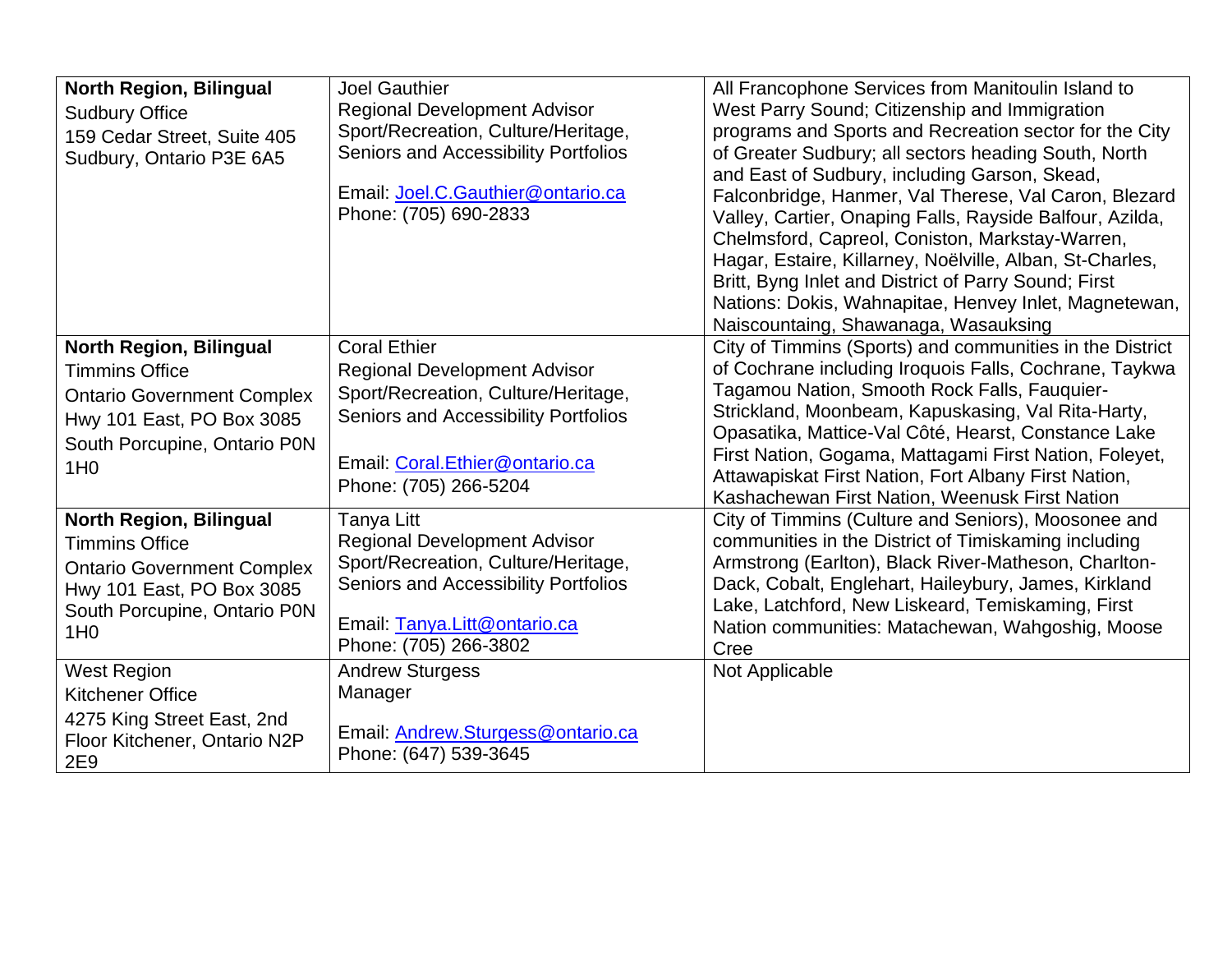| <b>West Region</b><br><b>Kitchener Office</b>                                                                                 | Jordyn Merini<br><b>Senior Coordinator</b>                                                                                                                                                           | Not Applicable                                                                                                                              |
|-------------------------------------------------------------------------------------------------------------------------------|------------------------------------------------------------------------------------------------------------------------------------------------------------------------------------------------------|---------------------------------------------------------------------------------------------------------------------------------------------|
| 4275 King Street East, 2nd<br>Floor Kitchener, Ontario N2P<br>2E9                                                             | Email: Jordyn.Merini@ontario.ca<br>Phone: (519) 497-3835                                                                                                                                             |                                                                                                                                             |
| <b>West Region</b><br><b>Kitchener Office</b><br>4275 King Street East, 2nd<br>Floor Kitchener, Ontario N2P<br>2E9            | Sonja Erstic<br><b>Regional Development Advisor</b><br>Sport/Recreation, Culture/Heritage,<br>Seniors and Accessibility Portfolios<br>Email: Sonja.Erstic@ontario.ca<br>Phone: (519) 741-4824        | Regional Municipality of Waterloo, Wellington County,<br>City of Guelph                                                                     |
| <b>West Region</b><br><b>Kitchener Office</b><br>4275 King Street East, 2nd<br>Floor Kitchener, Ontario N2P<br>2E9            | <b>Derek Ethier</b><br><b>Regional Development Advisor</b><br>Sport/Recreation, Culture/Heritage,<br>Seniors and Accessibility Portfolios<br>Email: Derek.Ethier@ontario.ca<br>Phone: (519) 502-6283 | Counties of Huron, Oxford, Perth                                                                                                            |
| <b>West Region, Bilingual</b><br><b>Kitchener Office</b><br>4275 King Street East, 2nd<br>Floor Kitchener, Ontario N2P<br>2E9 | Paul Samson<br><b>Regional Development Advisor</b><br><b>Tourism Portfolio</b><br>Email: Paul.Samson@ontario.ca<br>Phone: (519) 503-2769                                                             | RTO 2 & 4, Regional Municipality of Niagara, Regional<br>Municipality of Waterloo, Counties of Dufferin,<br><b>Wellington and Haldimand</b> |
| <b>West Region, Bilingual</b><br><b>Hamilton Office</b><br>119 King Street West, 14th<br>Floor Hamilton, Ontario L8P<br>4Y7   | Liz Duval<br><b>Regional Development Advisor</b><br>Sport/Recreation, Culture/Heritage,<br>Seniors and Accessibility Portfolios<br>Email: Elizabeth.Duval@ontario.ca<br>Phone: (905) 536-2154        | City of Hamilton                                                                                                                            |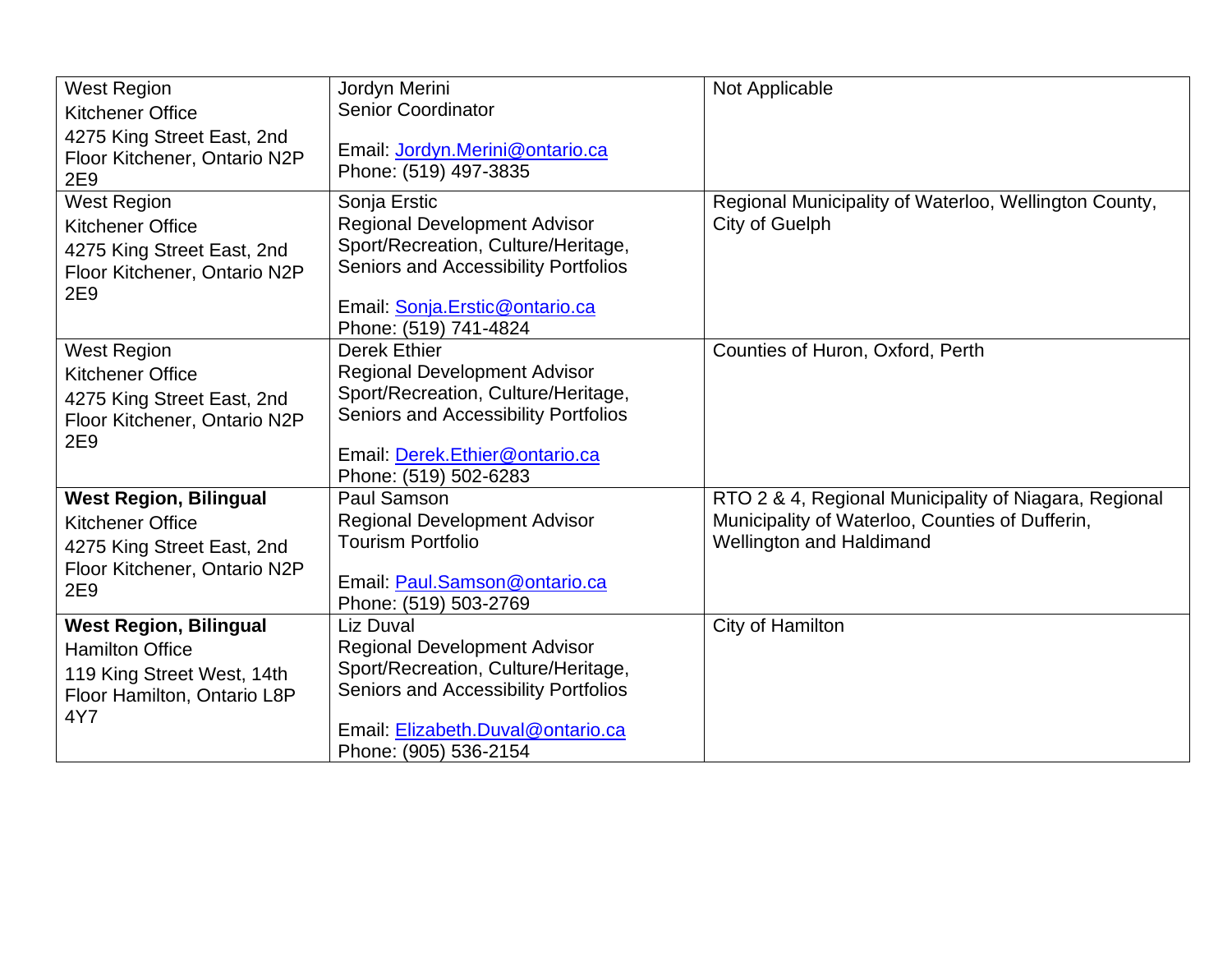| <b>West Region</b><br><b>London Office</b><br>659 Exeter Road, 1 <sup>st</sup> Floor<br>London, Ontario N6E 1L3                | Jo-Ann Hutchison<br><b>Regional Development Advisor</b><br>Sport/Recreation, Culture/Heritage,<br>Seniors and Accessibility Portfolios<br>Email: Jo-Ann.Hutchison@ontario.ca<br>Phone: (519) 317-6856 | Counties of Elgin, Middlesex, City of London, City of St.<br>Thomas, Chippewas of the Thames, Munsee-Delaware<br>and Oneida First Nations<br>For services in French, contact Camila Alves, Windsor<br>Office at 519-259-9786 |
|--------------------------------------------------------------------------------------------------------------------------------|-------------------------------------------------------------------------------------------------------------------------------------------------------------------------------------------------------|------------------------------------------------------------------------------------------------------------------------------------------------------------------------------------------------------------------------------|
| <b>West Region</b><br>London Office<br>659 Exeter Road, 1 <sup>st</sup> Floor<br>London, Ontario N6E 1L3                       | Joanna Saraiva<br><b>Regional Development Advisor</b><br><b>Tourism Portfolio</b><br>Email: Joanna.Saraiva@ontario.ca<br>Phone: (226) 448-5152                                                        | RTO 3, City of Hamilton, Halton Region, Counties of<br>Brant, Elgin, Huron, Middlesex, Norfolk, Oxford and<br>Perth                                                                                                          |
| <b>West Region, Bilingual</b><br>St. Catharines Office<br>301 St. Paul Street, 9th floor<br>St. Catharines, Ontario L2R<br>7R4 | Jennifer Hay<br><b>Regional Development Advisor</b><br>Sport/Recreation, Culture/Heritage,<br>Seniors and Accessibility Portfolios<br>Email: Jennifer.Hay@ontario.ca<br>Phone: (905) 687-2008         | Regional Municipality of Niagara                                                                                                                                                                                             |
| <b>West Region</b><br>St. Catharines Office<br>301 St. Paul Street, 9th floor<br>St. Catharines, Ontario L2R<br>7R4            | Eva Salter<br><b>Regional Development Advisor</b><br>Sport/Recreation, Culture/Heritage,<br>Seniors and Accessibility Portfolios<br>Email: Eva.Salter@ontario.ca<br>Phone: (905) 328-7640             | Counties of Haldimand and Norfolk, County of Brant, Six<br>Nations First Nation and Mississaugas of the New Credit<br><b>First Nations</b>                                                                                   |
| <b>West Region</b><br><b>Walkerton Office</b><br>200 McNab Street, Suite 103<br>Walkerton, Ontario N0G 2V0                     | Janine Dunlop<br><b>Regional Development Advisor</b><br>Sport/Recreation, Culture/Heritage,<br>Seniors and Accessibility Portfolios<br>Email: Janine.Dunlop@ontario.ca<br>Phone: (519) 369-4545       | Counties of Grey, Bruce, Dufferin, Chippewas of<br>Nawash and Saugeen First Nations                                                                                                                                          |